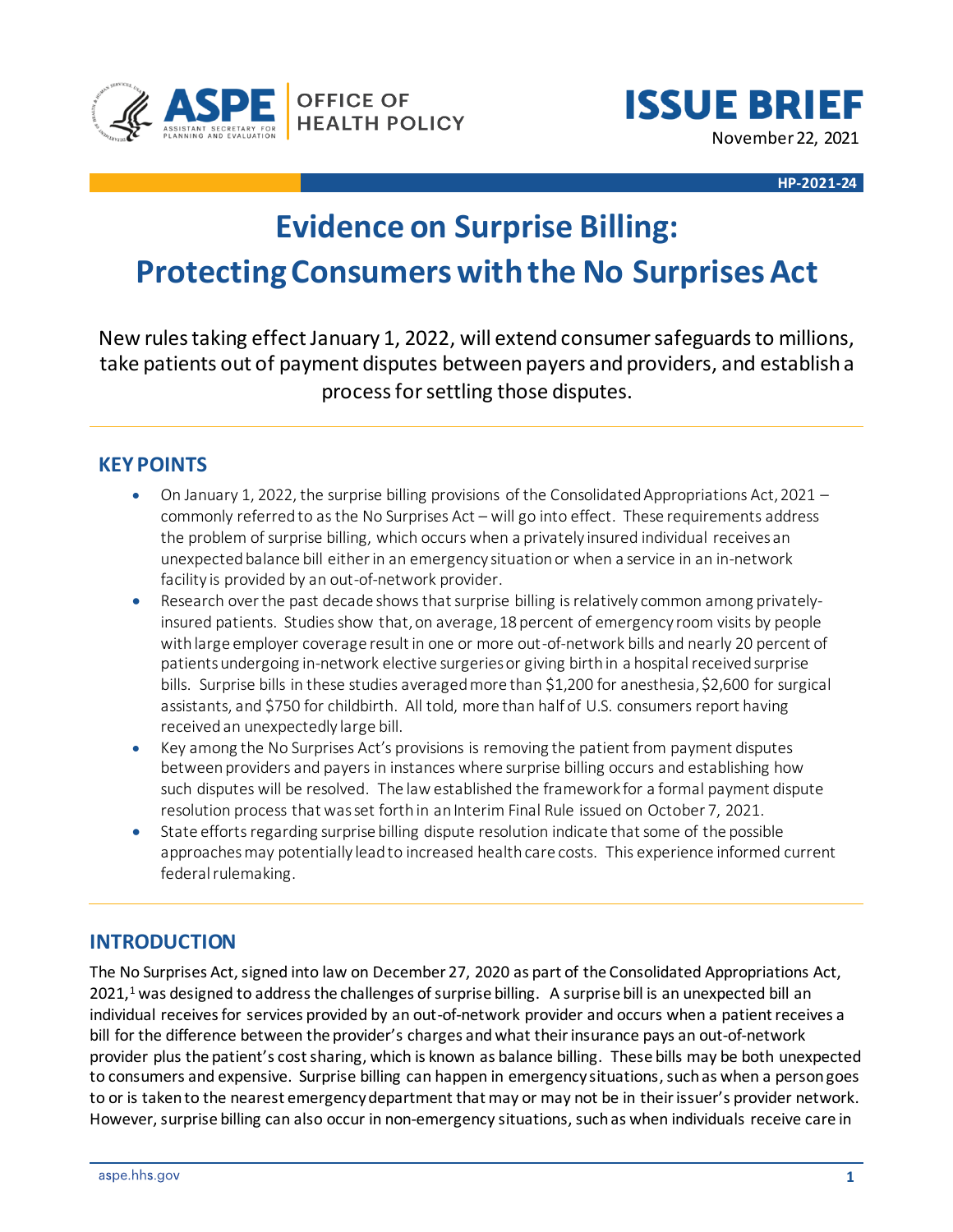an in-network hospital without knowing that other providers critical to their needed care (such as ancillary providers like anesthesiologists or assistant surgeons) are not part of their insurer's network. The issue of surprise billing has primarily pertained to the private insurance market, since both Medicare and Medicaid have provisions addressing balance billing.

This issue brief reviews evidence on surprise billing and its burden on patients, explores policy approaches to address surprise billing including state actions, and describes new federal rules implementing the No Surprises Act.

## **BACKGROUND**

Surprise billing is a relatively common experience among the nearly 200 million Americans with private health insurance. For instance, a 2018 survey found that 57 percent of U.S. adults had received a medical bill that came as a surprise to them and that they thought would be covered by their insurance, though the survey did not distinguish whether these were out-of-network charges or resulted from other circumstances.<sup>2</sup>

In a 2017 national study, an estimated 18 percent of emergency room visits by individuals with large employer coverage resulted in one or more out-of-network bills. This percentage of emergency room visits with an outof-network charge varied widely by state, with a high of 38 percent in Texas and a low of 3 percent in Minnesota (Figure 1).<sup>3</sup> The same study found emergency visits in urban areas (18 percent) are somewhat more likely to result in at least one out-of-network charge than are visits in rural areas (14 percent). Overall, patients receiving a surprise bill for emergency care paid physicians more than 10 times as much as emergency department patients without a surprise bill.<sup>4</sup>

### **Figure 1: Share of emergency room visits with at least one out-of-network charge, among patients with large employer coverage, 2017**



**Note:** Gray shading indicates insufficient data

**Source:** Pollitz, Rae, Claxton, Cox and Levitt. An examination of surprise medical bills and proposals to protect consumers from them, Peterson‐Kaiser Health System Tracker, February 10, 2020. Data (based on 2017 IBM MarketScan data) available here: [https://www.healthsystemtracker.org/brief/an-examination-of-surprise-medical-bills-and-proposals-to-protect-consumers-from-them-](https://www.healthsystemtracker.org/brief/an-examination-of-surprise-medical-bills-and-proposals-to-protect-consumers-from-them-3/)[3/](https://www.healthsystemtracker.org/brief/an-examination-of-surprise-medical-bills-and-proposals-to-protect-consumers-from-them-3/)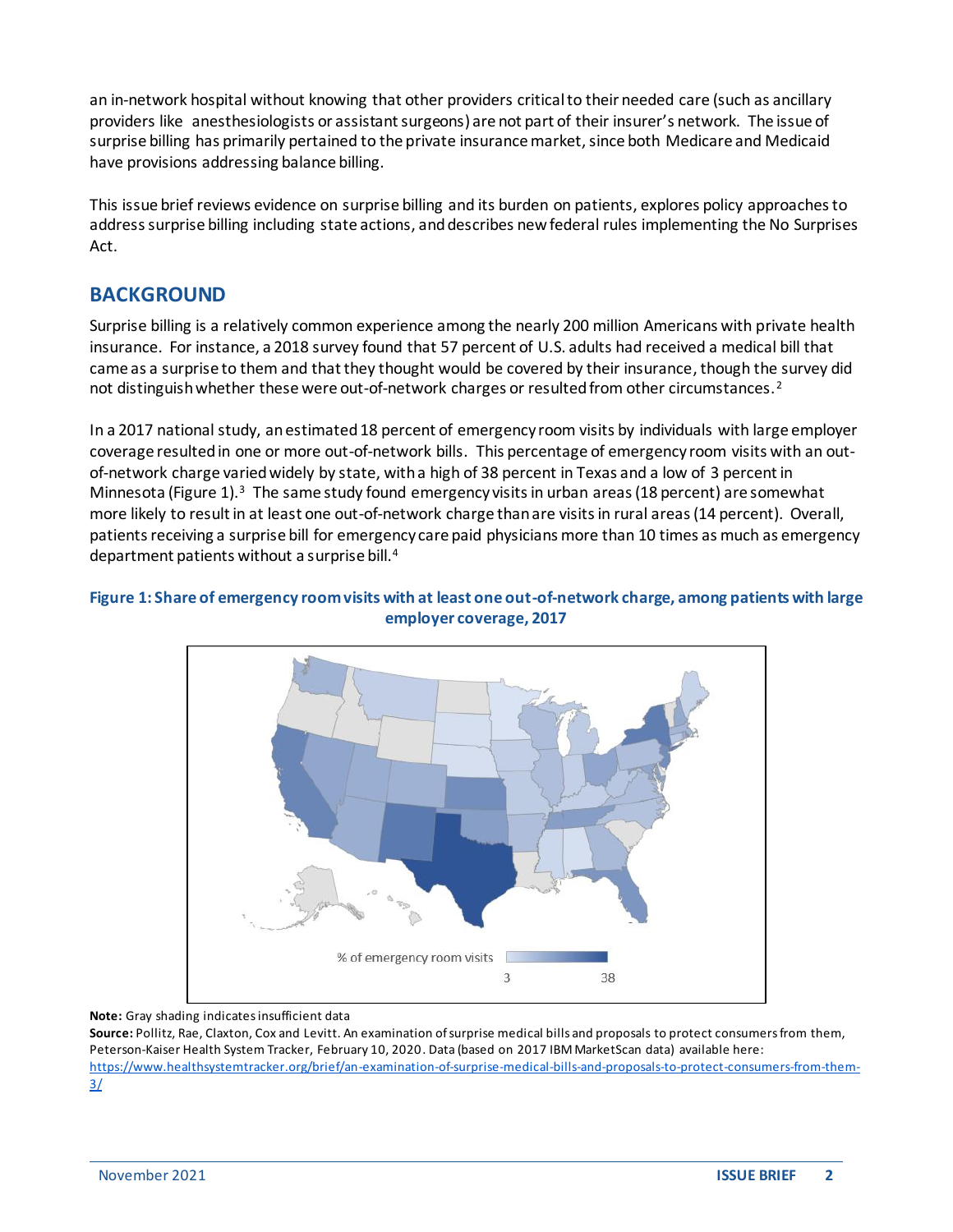A 2020 study of privately-insured patients receiving elective surgery at an in-network hospital found that approximately 20 percent of patients received such a bill, often from an anesthesiologist (with an average outof-network bill of \$1,219) or surgical assistant (with an average out-of-network bill of \$2,633).<sup>5</sup> A 2021 study of childbirth-related surprise billing found a similar percentage (18 percent) resulted in surprise bills (averaging \$744), although for a third of families the surprise bill was over \$2,000. 6

Air ambulance service surprise bills are especially concerning because air ambulance services can be very expensive. A 2021 study found that in 2017, the average base price (not including mileage fees) charged by air ambulance providers was approximately \$24,507 for a helicopter transport and \$30,466 for a fixed‐wing transport, and these charges have increased substantially in the past few years. 7 A report by the Government Accountability Office (GAO) using 2017 data found that 69 percent of air ambulance transports of privately insured patients were out-of-network.<sup>8</sup> Medicare beneficiaries are more likely to need an air ambulance transport, but a previous ASPE analysis showed that Medicare allowed charges\* for air ambulance services were significantly lower than mean billed charges for commercial air ambulance claims in 2017.<sup>9</sup>

# **STATE LEGISLATIVE APPROACHES**

A majority of states have attempted to address surprise billing for the insurance plans they regulate. Researchers developed criteria for a comprehensive approach to surprise billing and have identified legislation in 18 states that fully meet those specifications, with an additional 15 states taking less comprehensive actions. 10 Figure 2 identifies these states with balance billing protections. States with comprehensive approaches address all of these items: they extend protections to both emergency department and in-network hospital settings; apply laws to all types of insurance, including both HMOs and PPOs; protect consumers by holding them harmless from extra provider charges; prohibit providers from balance billing; and adopt either an adequate payment standard to determine how much the insurer pays the provider or a dispute-resolution process to resolve payment disputes between providers and insurers.

How these states determine payment amounts in disputed cases varies. Some states have established a payment standard either through legislation or regulation; others have established a process for resolving disputed claims through an independent third party. Some states combine approaches. Seven states have established payment standards, with significant variation both across and within states.† They are typically derived from a fixed fee schedule, and options include the Medicare fee schedule, the plan's median contracted rate for a similar service, or information derived from publicly available data from multiple insurers such as a state's all-payer claims database.

Nine of the "comprehensive" states identified in Figure 2 have established varying independent dispute resolution processes. Six of the nine states use a "baseball-style" best and final offer process, where the arbiter chooses between two discrete offers – either choosing the provider's offer or the insurer's offer.<sup>11</sup> Some states use a combination of approaches, for example, by setting a payment standard when the claim in question is not large and authorizing arbitration for larger amounts. <sup>12</sup>

\_\_\_\_\_\_\_\_\_\_\_\_\_\_\_\_\_\_\_\_\_\_\_

<sup>\*</sup> Medicare allowed charges include the amounts paid by Medicare in addition to any coinsurance and deductibles. The billed cha rges for private insurers are likely in many cases higher than the paid rates, which cannot be observed in these data (MarketScan).

<sup>†</sup> For example, Colorado provides for higher payments to facilities operated by the Denver Health and Hospital Authority and Mar yland has different requirements for HMOs and PPOs.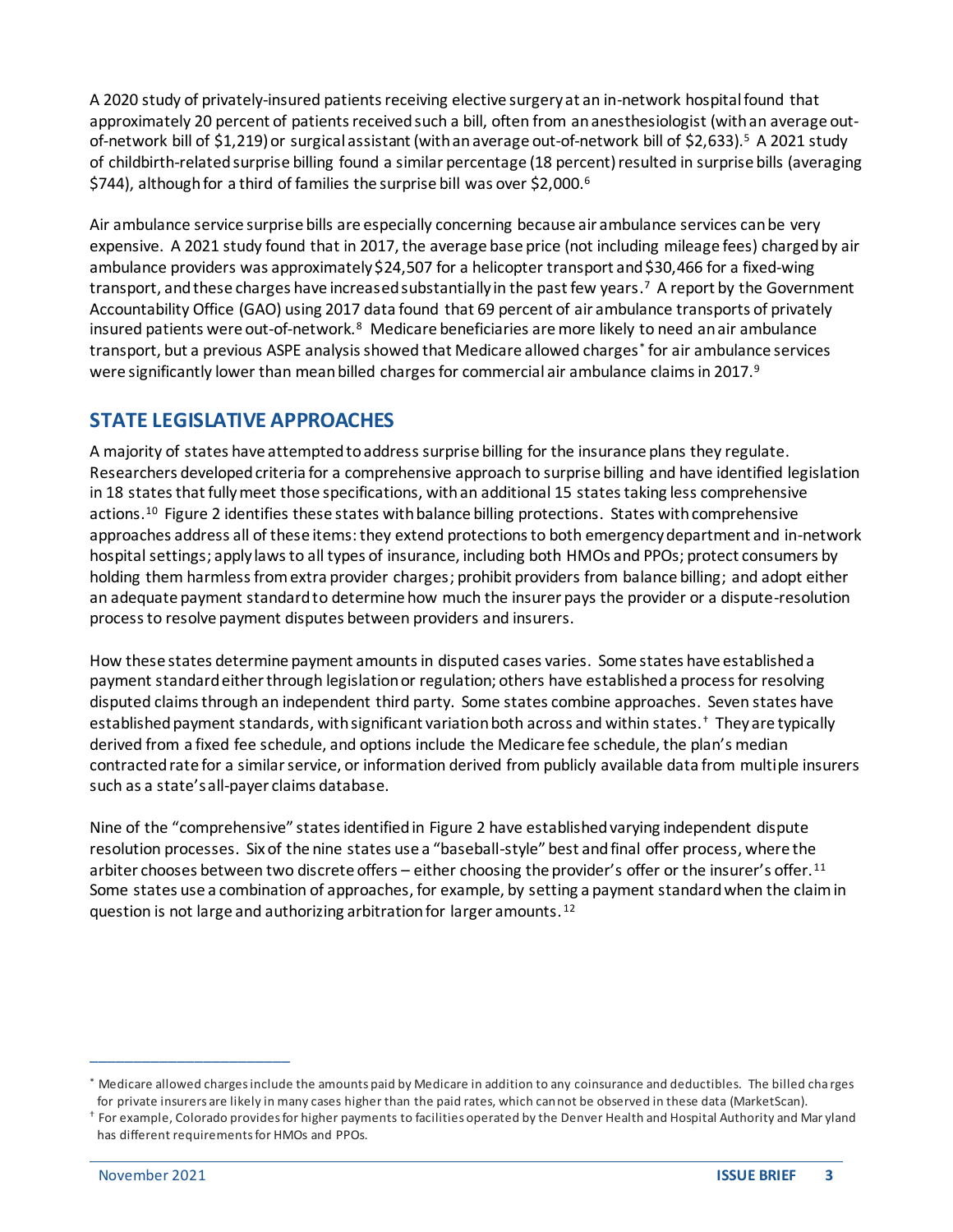

**Figure 2: State Balance Billing Protections (as of February 5, 2021)**

**Note:** Details on the criteria used to define "comprehensive protection" and "partial protection" are available here: [https://www.commonwealthfund.org/sites/default/files/2019-01/Criteria\\_for\\_Meeting\\_Standards\\_v2.pdf](https://www.commonwealthfund.org/sites/default/files/2019-01/Criteria_for_Meeting_Standards_v2.pdf). **Source:** Hoadley, Kona, and Lucia, "States Can Prevent Surprise Bills for Patients Seeking Coronavirus Care," *To the Point* (blog), Commonwealth Fund, Apr. 29, 2020.

The impact of state surprise billing laws in many cases is unclear, in part because many have not been in place for long. However, New York's law has been in place since 2015 and has been closely scrutinized. New York uses a baseball-style arbitration, and its arbiters have received guidance to consider the 80<sup>th</sup> percentile of charges in determining the payment amount.<sup>‡</sup> Since the amount providers charge is typically much higher than the actual negotiated rate, this approach risksleading to significantly higher overall costs, and this has been supported by the evidence to date. Through 2018, New York's approach had resulted in arbitration decisions that averaged 8 percent higher than the 80<sup>th</sup> percentile of charges and has the potential to alter negotiations between insurers and their network providers, leading to higher future consumer costs.<sup>13</sup> A peer reviewed study in 2021 of New Jersey's system, where billed charges or usual and customary rates are taken into consideration, also found it was associated with high payments – with a median arbitration award 5.7 times higher than median in-network commercial rates.14,15

Moreover, analysts have suggestedthat using benchmarks similar to those in New York and New Jersey can raise health care costs even outside the setting of surprise billing. This is because using a benchmark based on provider charges for out-of-network payment determinations can increase providers' leverage for negotiating higher in-network rates, since insurers will otherwise face the alternative of high out-of-network arbitration awards. 16

State actions on surprise billing have other important limitations. First and foremost, roughly 67 percent of workers with employer-sponsored health coverage are enrolled in self-insured plans.<sup>17</sup> State insurance rules do not apply to self‐insured employee benefit plans established or maintained by private sector employers, which are subject to federal oversight<sup>18</sup>.

\_\_\_\_\_\_\_\_\_\_\_\_\_\_\_\_\_\_\_\_\_\_\_

<sup>‡</sup> The 80th percentile among all providers' charges represents the amount a provider charges for a particular service that is higher than that charged by 80 percent of other providers for the same service .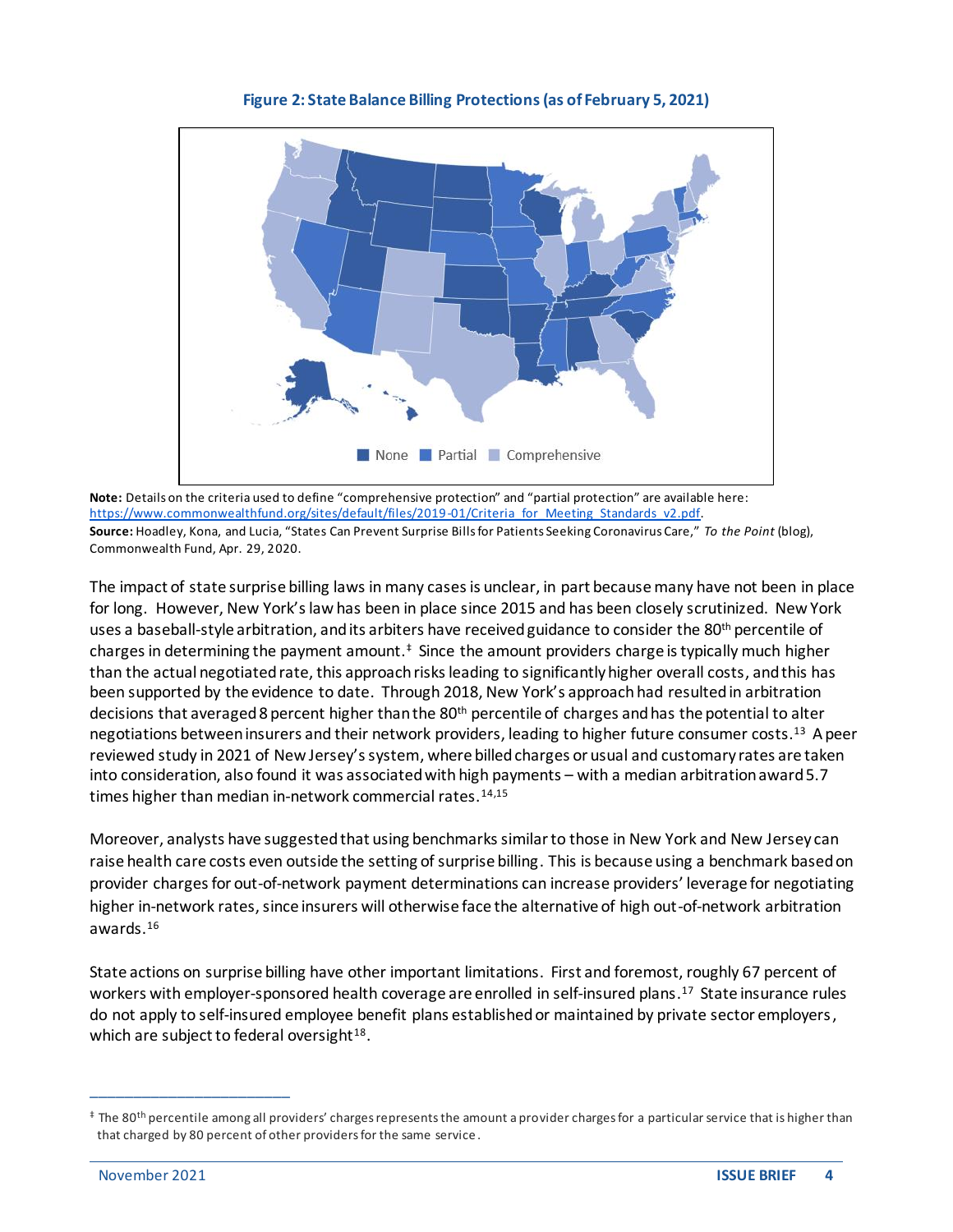Further, states have been unable to address the costs of air ambulance services because the Airline Deregulation Act of 1978 preempts state law and prevents states from regulating air ambulance costs. While states have tried to litigate the issue, they have not been successful.<sup>19</sup>

# **THE NO SURPRISES ACTAND ITS IMPLEMENTATION**

The No Surprises Act (the Act) and its implementing rules were designed to address these gaps in state policies and apply protections against surprise billing nationwide. The Act addresses surprise billing in both emergency and certain non-emergency contexts, as well as for air ambulance services. The Act generally prohibits out-ofnetwork providers and facilities from balance billing for emergency services and requires that cost-sharing for such services(including copayments, coinsurance, and deductibles) not be greater than what would be charged on an in-network basis, and without requirements for prior authorization. In non-emergency situations where a facility providing care may be in-network but the care involves out-of-network providers, the Act allows balance billing by certain types of providers, if the patient has consentedto being balance billed and has been provided with an easy-to-understand notice explaining this requirement with a good faith estimate of costs.

Thus, the Act will effectively remove the patient from payment disputes between health plans and out-ofnetwork providers when the payment a provider wishes to receive is higher than the amount a plan is willing to pay. The Act provides an outline for an independent dispute resolution process for these circumstances but left many details of that process to rulemaking.

The Act and its implementing regulations provide for four ways to determine out-of-network paymentsin these disputed circumstances:

- Payment as established by an applicable All-Payer Model Agreement with the Centers for Medicare & Medicaid Services (CMS) to test and operate systems of all-payer payment reform;
- If there is no applicable All-Payer Model Agreement, the amount determined by an applicable state law (referred to as a specified state law);
- If there is no applicable All-Payer Model Agreement or applicable specified state law, an amount agreed upon by provider and payer; or
- If none of these apply, an amount determined by a certified independent dispute resolution (IDR) entity.

The Congressional Budget Office estimated that the provisions of the No Surprises Act, in most markets, would typically reduce premiums by between 0.5 percent and 1 percent. Lower costs for health insurance would also reduce federal deficits. 20

In July, the Departments of Health and Human Services (HHS), Labor, and the Treasury (collectively, the Departments), along with the Office of Personnel Management, issued an interim final rule addressing the first three items listed above (the July rule).<sup>21</sup> The fourth – the amount determined by the IDR process – is described in the next section.

## **Process for Resolving Disputed Claims**

The Departments, along with the Office of Personnel Management, issued an Interim Final Rule with comment period published in the Federal Register October 7, 2021 (the October rule). 22 The October rule is designed to provide a process for resolving disputed claims that is fair to both providers and plansthat also does not increase aggregate healthcare system costs. The provisions contained in the rule are applicable to plan or policy years beginning on or after January 1, 2022.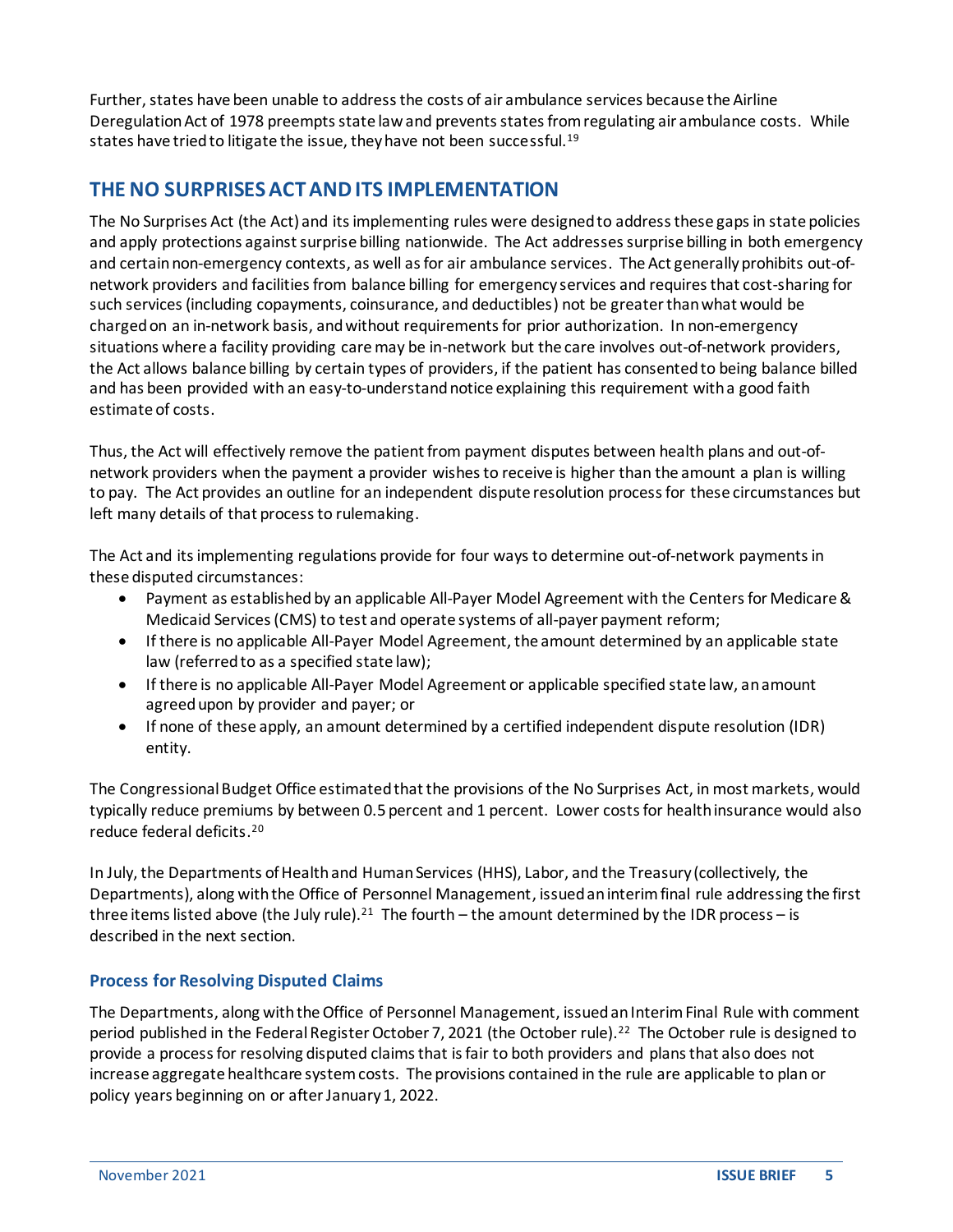The Act as implemented by the October rule establishes the independent process for resolving disputed claims. The process relies on IDR entities, which CMS is in the process of certifying.<sup>§</sup>

Below are the steps involved in resolving a disputed claim:

- Prior to initiating an IDR process, disputing parties must attempt, over a period of 30 business days, to reach agreement on the payment amount.
- If this attempt fails, ether party can invoke the federal IDR process. The parties jointly select a certified IDR entity without conflicts of interest to resolve the dispute, or if they don't make a choice, the Departmentsselect the certified IDR entity. The parties submit their offers for payment along with supporting documentation. The IDR entity then issues a binding determination selecting one of the parties' offers as the payment amount.
- The certified IDR entity must select the offer closest to the qualifying payment amount (QPA) unless the certified IDR entity determines that credible information submitted by either party as defined by the Act clearly demonstrates that the QPA is materially different from the appropriate out-of-network rate, or if the offers are equally distant from the QPA but in opposing directions. In these cases, the certified IDR entity must select the offer as the out-of-network rate that the certified IDR entity determines best represents the value of the qualified IDR item or services. The QPA is generally an amount based on indexed median contracted rates, but the Act and the July rule provide for alternate methods of determining the QPA in some circumstances, such as when the payer has insufficient information to calculate the median contracted rates. \*\*

## **Unanswered Questions and Reporting Requirements**

The July rule identifies questions about the impact of these surprise billing provisions that will only be answered over time. We do not know how often the IDR process will be used and whether its usage will vary based on the size of the insurer or on other characteristics. Itis not clear whether the 30-business-daypre-IDR negotiation period will lead to disputes being resolved sooner. The Act and regulation allow for the batching of similar claims, but whether this happens and its potential impactremains to be seen. Future evaluation will be needed to assess the impact of these provisions on the costs of emergency and non-emergency services. The No Surprises Act itself includes provisions that will assist in answering these questions.

The Act includes monthly reporting requirements for certified IDR entities. 23 These requirements will elucidate the nature of each claim that undergoes the IDR process, provider characteristics, how the claim isresolved, and whether a payment exceeds the QPA, among other aspects of disputed claims. This reporting will provide timely information on how the process is working. The Act also includes requirements for regular reporting related to air ambulance services. In addition, the Act requires severalrelated reports to Congress, some by HHS in consultation with the Federal Trade Commission and the Attorney General, and others by the GAO. The first of the reports produced by HHS in consultation with the Federal Trade Commission and the Attorney General is due on January 1, 2023, and annually thereafter for four years. These reports will cover the effects of the Act with particular attention paid to patterns of vertical or horizontal integration, overall health care costs, and access to health care services, particularly in rural areas and health professional shortage areas. The GAO reports will examine the effects of the Act on health care provider networks, group and individual

\_\_\_\_\_\_\_\_\_\_\_\_\_\_\_\_\_\_\_\_\_\_\_

 $§$  Applications are being accepted, to be certified by January 1, 2022. The application process will remain open to accept applications on a rolling basis: [https://www.cms.gov/nosurprises/Help-resolve-payment-disputes.](https://www.cms.gov/nosurprises/Help-resolve-payment-disputes)

<sup>\*\*</sup> The Act and the July rule provide for alternate ways for determining the QPA in instances where a plan or issuer has insufficient information to calculate a median contracted rate for an item or service. Consolidated Appropriation Act, 2021.

<https://www.congress.gov/116/bills/hr133/BILLS-116hr133enr.pdf>, as implemented by Requirements Related to Surprise Billing, Part I, Federal Register, July 13, 202[1 https://www.federalregister.gov/documents/2021/07/13/2021-14379/requirements-related-to](https://www.federalregister.gov/documents/2021/07/13/2021-14379/requirements-related-to-surprise-billing-part-i)[surprise-billing-part-i.](https://www.federalregister.gov/documents/2021/07/13/2021-14379/requirements-related-to-surprise-billing-part-i)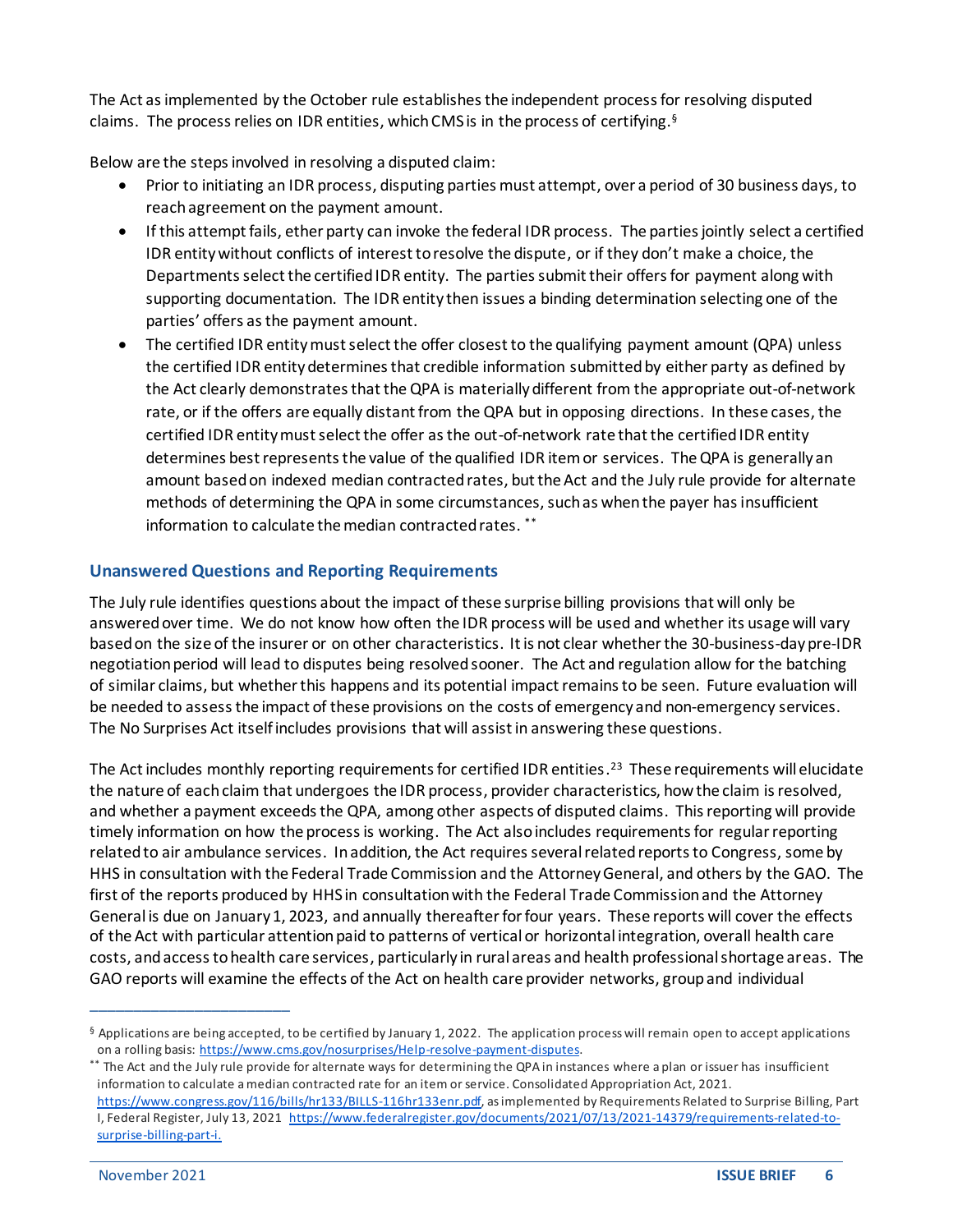insurance coverage, fee schedules and amounts paid for health care services, the adequacy of provider networks in commercial health plans, and the IDR process.<sup>24</sup>

## **CONCLUSIONS**

The No Surprises Act addresses a significant burden faced by millions of U.S. consumers. State legislation has only been partially able to addressthese challenges, and in some cases, state approaches to settling payment disputes has led to increased health care costs. The approach taken in the 2021 Interim Final Rules under the No Surprises Act is designed to create a fair process that is expected to lower overall health care costs. The Act, through its multiple reporting requirements, will provide the evidence needed to evaluate the law's performance over time to inform any future policy changes that may be warranted in this area.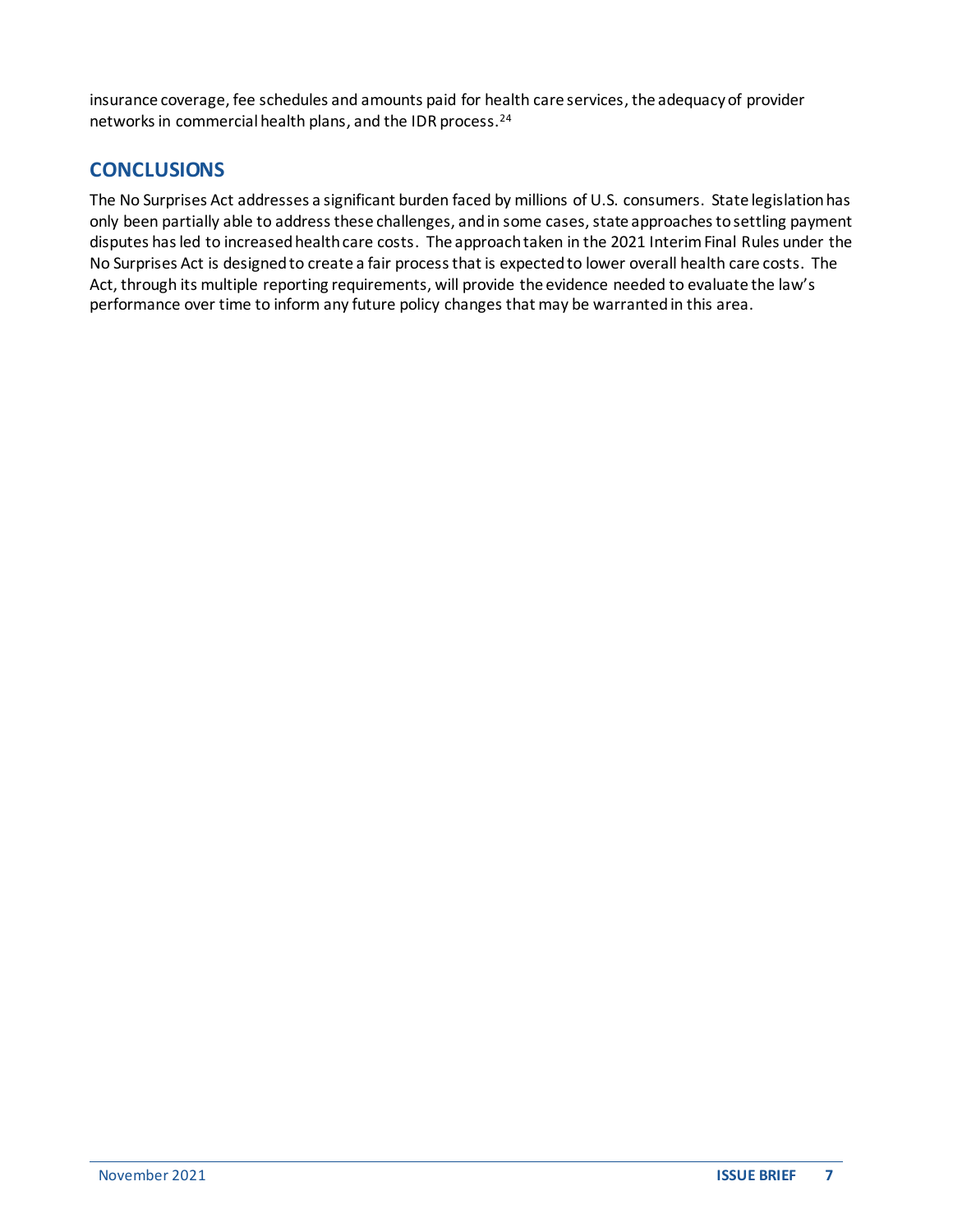# **REFERENCES**

 $1$  H.R. 133 – Consolidated Appropriations Act, 2021. The No Surprises Act is found at Division BB. <https://www.congress.gov/bill/116th-congress/house-bill/133/text>

<sup>2</sup> NORC. NORC AmeriSpeak Omnibus Survey: Surprise Medical Bills. August 16-20, 2018.

[https://www.norc.org/PDFs/Health%20Care%20Surveys/Surprise%20Bills%20Survey%20August%202018%20T](https://www.norc.org/PDFs/Health%20Care%20Surveys/Surprise%20Bills%20Survey%20August%202018%20Topline.pdf) [opline.pdf](https://www.norc.org/PDFs/Health%20Care%20Surveys/Surprise%20Bills%20Survey%20August%202018%20Topline.pdf)

<sup>3</sup> Pollitz, K, Rae, M, Claxton, G, Cox, C and Levitt, L. An examination of surprise medical bills and proposals to protect consumers from them, Peterson‐Kaiser Health System Tracker, February 10, 2020.

[https://www.healthsystemtracker.org/brief/an-examination-of-surprise-medical-bills-and-proposals-to](https://www.healthsystemtracker.org/brief/an-examination-of-surprise-medical-bills-and-proposals-to-protect-consumers-from-them)[protect-consumers-from-them](https://www.healthsystemtracker.org/brief/an-examination-of-surprise-medical-bills-and-proposals-to-protect-consumers-from-them)

<sup>4</sup> Biener, AI, Chartock, BL, Garmon, C and Tish, E. Emergency Physicians Recover a Higher Share of Charges from Out-of-Network Care than from In-Network Care. *Health Affairs*. 2021;40(4).

<sup>5</sup> Chhabra, K, Sheetz, K, Ushapoorna, N, et al., Out-of-Network Bills for Privately Insured Patients Undergoing Elective Surgery with In-Network Primary Surgeons and Facilities, JAMA. 2020;323(6):538-547.

<sup>6</sup> Chua K, Fendrick AM, Conti RM, Moniz MH. Prevalence and Magnitude of Potential Surprise Bills for Childbirth. *JAMA Health Forum.* 2021;2(7):e211460.

<sup>7</sup> FAIR Health. Air Ambulance Services in the United States: A Study of Private and Medicare Claims. *White paper*. September 28, 2021.

<sup>8</sup> U.S. Government Accountability Office, AIR AMBULANCE: Available Data Show Privately‐Insured Patients Are at Financial Risk, GAO‐19‐292: Published: Mar 20, 2019, https://www.gao.gov/products/gao‐19‐292. State efforts to address air ambulance prices have been unsuccessful in court.

<sup>9</sup> Turrini, G, Ruhter, J, Chappel, AR, and De Lew, N. Air Ambulance Use and Surprise Billing (Issue Brief No. HP-2021-20). Office of the Assistant Secretary for Planning and Evaluation, U.S. Department of Health and Human Services. September 2021[. https://aspe.hhs.gov/sites/default/files/2021-09/aspe-air-ambulance-ib-09-10-](https://aspe.hhs.gov/sites/default/files/2021-09/aspe-air-ambulance-ib-09-10-2021.pdf) [2021.pdf](https://aspe.hhs.gov/sites/default/files/2021-09/aspe-air-ambulance-ib-09-10-2021.pdf)

<sup>10</sup> Kona, M. State Balance-Billing Protections. *The Commonwealth Fund.* February 5, 2021.

[https://www.commonwealthfund.org/publications/maps-and-interactives/2021/feb/state-balance-billing](https://www.commonwealthfund.org/publications/maps-and-interactives/2021/feb/state-balance-billing-protections?redirect_source=/publications/maps-and-interactives/2019/jul/state-balance-billing-protections)[protections?redirect\\_source=/publications/maps-and-interactives/2019/jul/state-balance-billing-protections](https://www.commonwealthfund.org/publications/maps-and-interactives/2021/feb/state-balance-billing-protections?redirect_source=/publications/maps-and-interactives/2019/jul/state-balance-billing-protections)

<sup>11</sup> Hoadley, J, Kona, M. How States Are Using Independent Dispute Resolution to Resolve Out-of-Network Payments in Surprise Billing, February 27, 2020, [https://www.commonwealthfund.org/blog/2020/how-states](https://www.commonwealthfund.org/blog/2020/how-states-are-using-independent-dispute-resolution-resolve-out-network-payments-surprise)[are-using-independent-dispute-resolution-resolve-out-network-payments-surprise](https://www.commonwealthfund.org/blog/2020/how-states-are-using-independent-dispute-resolution-resolve-out-network-payments-surprise)

<sup>12</sup> Hoadley, J, Lucia, K. Hybrid Approach to Resolving Payment Disputes Breaks Legislative Stalemates Over Balance Billing, How Will the No Surprises Act Affect These New State Laws? April 16, 2021 Georgetown University Health Policy Institute, Center for Children and Families.

[https://ccf.georgetown.edu/2021/04/16/hybrid-approach-to-resolving-payment-disputes-breaks-legislative](https://ccf.georgetown.edu/2021/04/16/hybrid-approach-to-resolving-payment-disputes-breaks-legislative-stalemates-over-balance-billing-how-will-the-no-surprises-act-affect-these-new-state-laws/)[stalemates-over-balance-billing-how-will-the-no-surprises-act-affect-these-new-state-laws/](https://ccf.georgetown.edu/2021/04/16/hybrid-approach-to-resolving-payment-disputes-breaks-legislative-stalemates-over-balance-billing-how-will-the-no-surprises-act-affect-these-new-state-laws/)

<sup>13</sup> Adler, L, Experience with New York's arbitration process for surprise out-of-network bills, USC-Brookings Schaeffer on Health Policy, October 24, 2019. [https://www.brookings.edu/blog/usc-brookings-schaeffer-on](https://www.brookings.edu/blog/usc-brookings-schaeffer-on-health-policy/2019/10/24/experience-with-new-yorks-arbitration-process-for-surprise-out-of-network-bills/)[health-policy/2019/10/24/experience-with-new-yorks-arbitration-process-for-surprise-out-of-network-bills/](https://www.brookings.edu/blog/usc-brookings-schaeffer-on-health-policy/2019/10/24/experience-with-new-yorks-arbitration-process-for-surprise-out-of-network-bills/)

<sup>14</sup> Chartock, BL, Adler, L, Ly, B, Duffy, E, and Trish, E. Arbitration over Out-of-Network Medical Bills: Evidence from New Jersey Payment Disputes. *Health Affairs*. January 2021.

<https://www.healthaffairs.org/doi/full/10.1377/hlthaff.2020.00217>

<sup>15</sup> Fielder, M, Adler, L, Ippolito, B. Recommendations for Implementing the No Surprises Act. USC-Brookings Schaeffer on Health Policy, March 2021. [https://www.brookings.edu/blog/usc-brookings-schaeffer-on-health](https://www.brookings.edu/blog/usc-brookings-schaeffer-on-health-policy/2021/03/16/recommendations-for-implementing-the-no-surprises-act/)[policy/2021/03/16/recommendations-for-implementing-the-no-surprises-act/](https://www.brookings.edu/blog/usc-brookings-schaeffer-on-health-policy/2021/03/16/recommendations-for-implementing-the-no-surprises-act/)

<sup>16</sup> Congressional Budget Office Cost Estimate*. "*H.R. 2328, Reauthorizing and Extending America's Community Health Act." (September 2019). <https://www.cbo.gov/system/files/2019-09/hr2328.pdf>*.*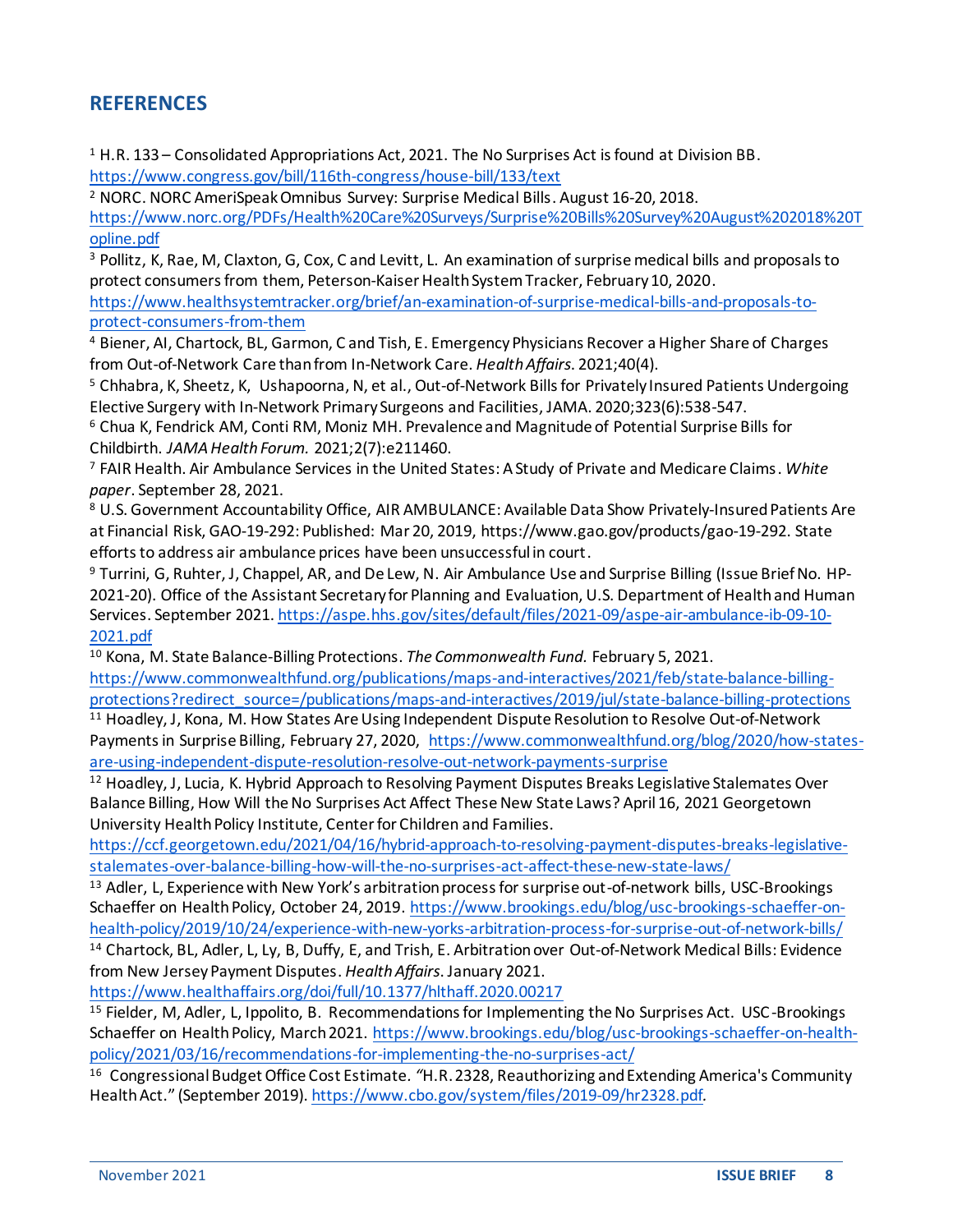<sup>17</sup> Kaiser Family Foundation, 2020 Employer Health Benefits Survey. October 8, 2020. <https://www.kff.org/report-section/ehbs-2020-section-10-plan-funding/>

<sup>18</sup> Adler, L. Experience with New York's Arbitration Process for Surprise Out-of-Network Bills. *USC-Brookings Schaeffer Initiative for Health Policy.* October 24, 2019. [https://www.brookings.edu/blog/usc-brookings](https://www.brookings.edu/blog/usc-brookings-schaeffer-on-health-policy/2019/10/24/experience-with-new-yorks-arbitration-process-for-surprise-out-of-network-bills/)[schaeffer-on-health-policy/2019/10/24/experience-with-new-yorks-arbitration-process-for-surprise-out-of](https://www.brookings.edu/blog/usc-brookings-schaeffer-on-health-policy/2019/10/24/experience-with-new-yorks-arbitration-process-for-surprise-out-of-network-bills/)[network-bills/](https://www.brookings.edu/blog/usc-brookings-schaeffer-on-health-policy/2019/10/24/experience-with-new-yorks-arbitration-process-for-surprise-out-of-network-bills/)

<sup>19</sup> National Association of Insurance Commissioners, Air Ambulance Regulation, May 27, 2021, [https://content.naic.org/cipr\\_topics/topic\\_air\\_ambulances.htm](https://content.naic.org/cipr_topics/topic_air_ambulances.htm)

<sup>20</sup> Congressional Budget Office, Estimate for Divisions O Through FF H.R. 133, Consolidated Appropriations Act, 2021 Public Law 116-260 Enacted on December 27, 2020, January 14, 2021,

[https://www.cbo.gov/system/files/2021-01/PL\\_116-260\\_div%20O-FF.pdf](https://www.cbo.gov/system/files/2021-01/PL_116-260_div%20O-FF.pdf)

<sup>21</sup> Consolidated Appropriation Act, 2021[. https://www.congress.gov/116/bills/hr133/BILLS-116hr133enr.pdf](https://www.congress.gov/116/bills/hr133/BILLS-116hr133enr.pdf), as implemented by Requirements Related to Surprise Billing, Part I, Federal Register, July 13, 2021 [https://www.federalregister.gov/documents/2021/07/13/2021-14379/requirements-related-to-surprise](https://www.federalregister.gov/documents/2021/07/13/2021-14379/requirements-related-to-surprise-billing-part-i)[billing-part-i](https://www.federalregister.gov/documents/2021/07/13/2021-14379/requirements-related-to-surprise-billing-part-i)

<sup>22</sup> Requirements Related to Surprise Billing: A Rule by the Personnel Management Office, the Internal Revenue Service, the Employee Benefits Security Administration, and the Health and Human Services Department on 10/07/21. [https://www.federalregister.gov/documents/2021/10/07/2021-21441/requirements-related-to](https://www.federalregister.gov/documents/2021/10/07/2021-21441/requirements-related-to-surprise-billing-part-ii)[surprise-billing-part-ii](https://www.federalregister.gov/documents/2021/10/07/2021-21441/requirements-related-to-surprise-billing-part-ii)

<sup>23</sup> Sections 2799A-1(c)(7) of the Public Health Service Act; 716(c)(7) of ERISA; and 9816(c)(7) of the Internal Revenue Code. See discussion in "Requirements Related to Surprise Billing; Part II Interim Final Rule with Comment Period: Fact Sheet. September 30, 2021"[. https://www.cms.gov/newsroom/fact](https://www.cms.gov/newsroom/fact-sheets/requirements-related-surprise-billing-part-ii-interim-final-rule-comment-period)[sheets/requirements-related-surprise-billing-part-ii-interim-final-rule-comment-period](https://www.cms.gov/newsroom/fact-sheets/requirements-related-surprise-billing-part-ii-interim-final-rule-comment-period)

<sup>24</sup> Consolidated Appropriation Act, 2021[. https://www.congress.gov/116/bills/hr133/BILLS-116hr133enr.pdf](https://www.congress.gov/116/bills/hr133/BILLS-116hr133enr.pdf)